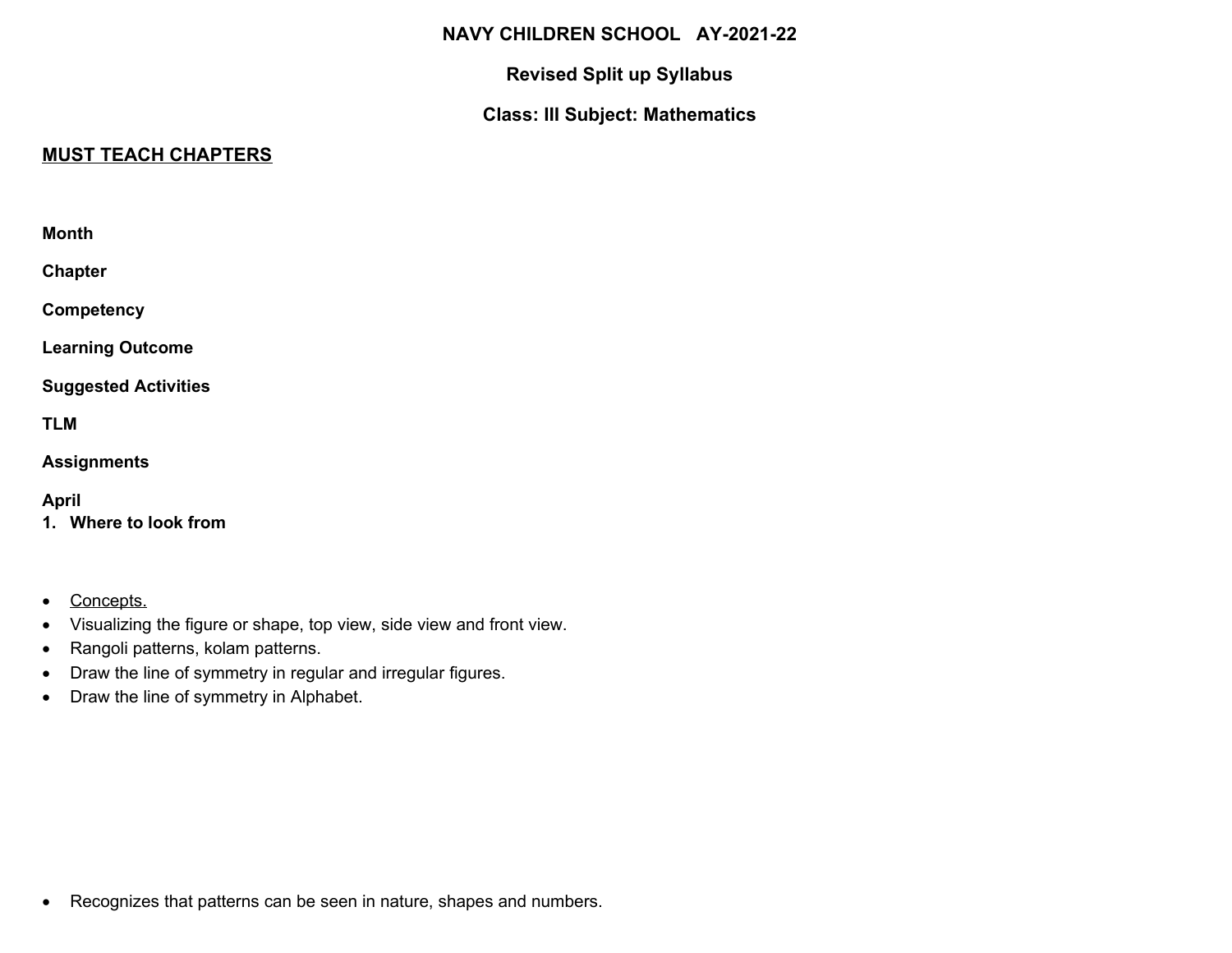- Understand a pattern is a regular arrangement or a design.
- Develops mathematical thinking, creativity, art and drawing by making rangoli pattern.
- Justify the different views like top view, side view and front view of the things around them. They learn to understand the world around us better.
- Identify the concept of mirror halves and predicts the two identical halves of the figure or shapes are mirror halves.
- Children will recall a shape is symmetrical when one half of the shapes exactly like other half and explains which figures show the line of symmetry.
- Making designs and shapes like a kite, leaf, flower, boat, star, pot, etc. on the dot grid sheet.
- Draw pictures of objects from the top, side and front views.
- Understand repeated arrangement forms a pattern.
- In groups mirror will be given and children can observe the mirror halves of the given pictures or things.
- Make some shapes or things like apple, butterfly, square, rectangle using colour paper and show the line of symmetry, then stick it in your note book.
- Showing objects or things which shows the line of symmetry, by keeping them on the table and ask them to put 'S' for symmetrical and 'NS' for nonsymmetrical shapes.
- Making a mask.
- Papers, scissors, colours and rubber band.
- Mirror.
- Colour paper.
- Chart paper.
- Worksheet based on ditterent types of views.
- Worksheet based on symmetry (identifying the line of symmetry and make the mirror halves)

#### June

#### **2. Fun with numbers**

Concepts.

- Recognition and formation of numbers (1-100) Forward and backward counting. Write the number names upto 100
- Define digits, numeral and number.
- Natural and whole numbers.
- Place value chart. Ones period.
- Read and write numbers upto 1000.
- Number names of 3 digit numeral.
- Showing face value and place value of the given numeral.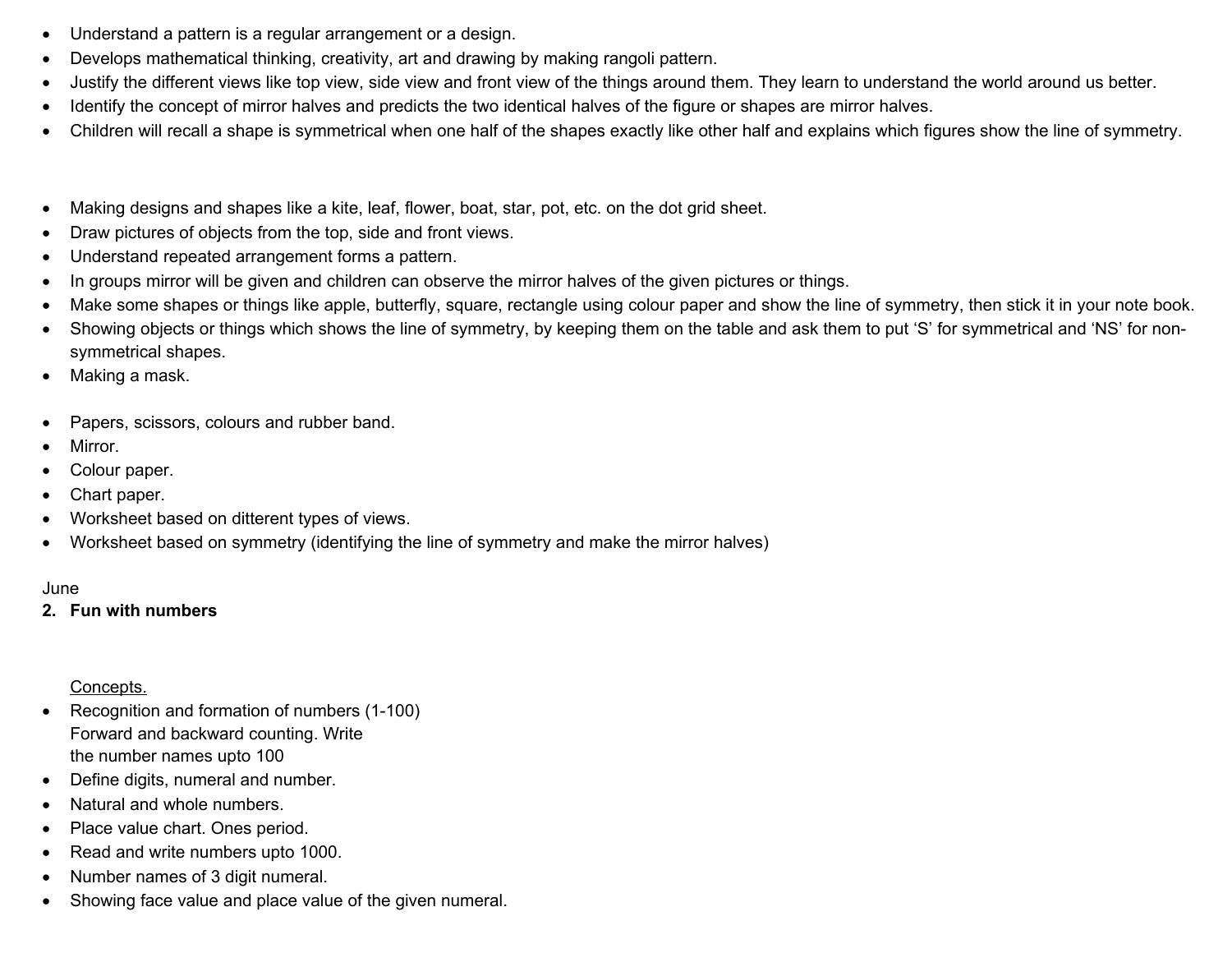- Write 3- digit numeral in expanded and short form.
- Compare the number, predecessor, successor.
- Arrange in ascending and descending order.
- Children will recall the number concept.
- Recognizes and specks numerals of 3-digit numbers.
- Classifies the collections (size 100, 10 and 1) and count the number of objects.
- Explains the face value and place value of the given numerals.
- Understand what is digit, numeral and a number.
- Identifies 10 bundles of tens make one hundred and 10 ones make one ten.
- Write numbers in figures and words.
- To recall 2-digit numbers ask them to play bingo game. Place digit cards (0 to 9) and place value cards (ones and tens). Each child has a bingo card filled with 20 different 2-digit numbers. The caller says 9(digit card) and tens (value card), ask them to put a circle where is 9 at the tens place. It continues till they complete last those who wins says 'bingo'.
- Ask them to make 3-digit numbers.
- Arrange the strips of 100, 10, 1 according to the given numerals.
- Make pairs of different objects(pebbles, leaves, buttons, chalks, bindies
- ) understanding of in pairs number is even/if any one is left then odd number.
- Hopping games by drawing numbers on floor.
- Skip counting of 2's;3's ; 5's by clapping.
- To **skip count** you add the same number over and over. You can start at any number. When you **count** normally (like 1,2,3,4,5,6) you add 1 to get the next number. To **count** by 2s, you add 2 to get the next number, and same for the 3,5…
- Blocks or strips of hundreds, tens and ones.
- Cards with three different shapes.



Worksheet based on three digit numbers.

Eg:- Scrambled numbers.



Pick any three numbers from the circle to make 3 different 3-digit numbers and write in the left side and arrange from smallest to greatest on the right side.

**July**

**4. Long and short**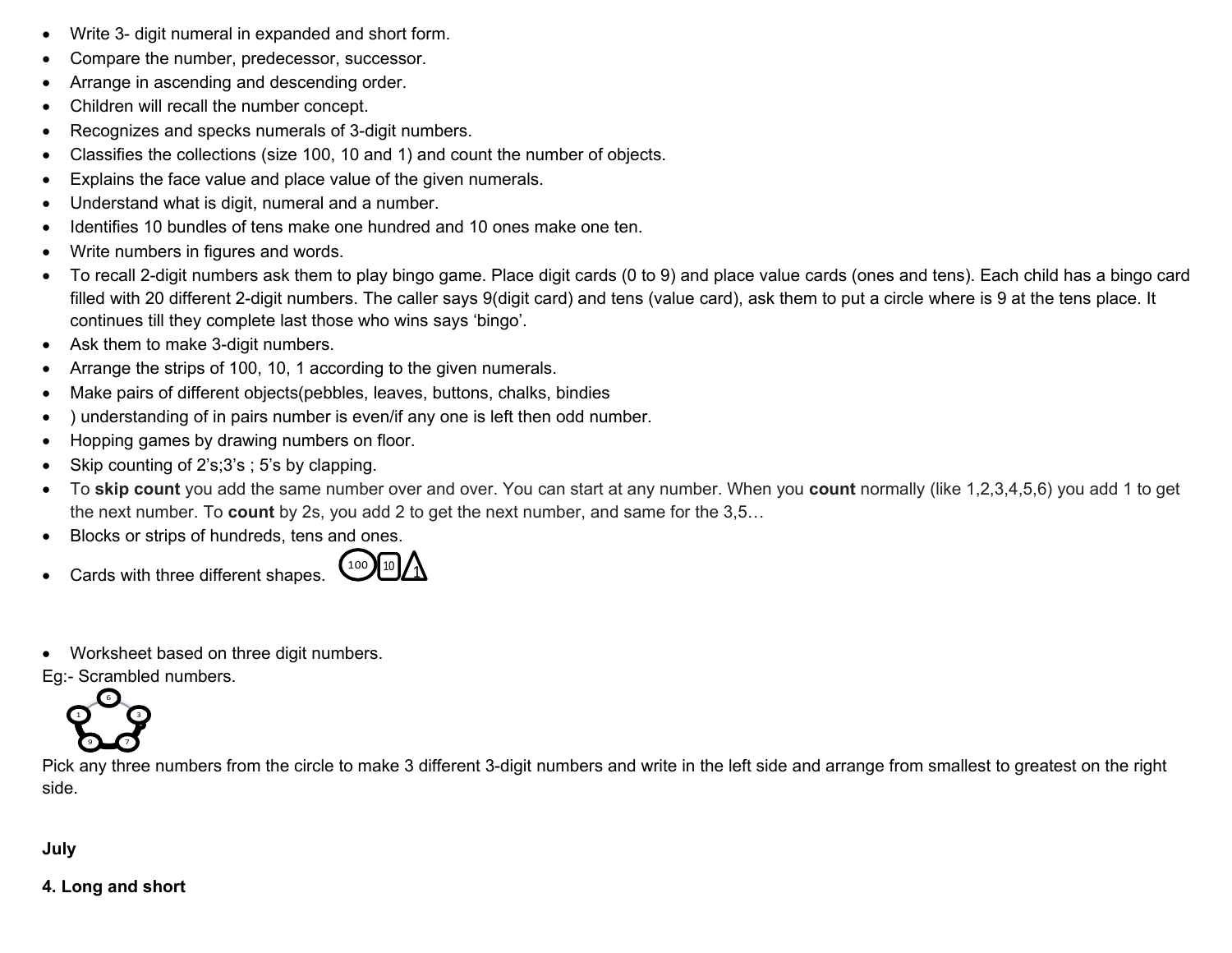- Recognition and formation of standard units of measurement.
- Understanding the concepts.
- Application through activity.
- Ability to compute mentally.
- Measures lengths using hand span, foot span, cubit, stride, arms, etc.
- Understand people use different methods using non-standard units.
- Compares length using an improvised or standard unit.
- Compares and arranges the length using descriptive language.

Eg:- Short  $=$  long

 $High = low, etc.$ 

- Identify long lengths are measured in (m) and short lengths are measured in (cm) and distance through (km). We use scale or tape to measure length
- .Look at the arrangement of the table from smaller unit to larger unit.
- Ask them to look around and see how lengths of different things are measured.
- Ask them to measure different objects in the surroundings.
- Ask them to measure their own body parts using standard units.
- Ask them to take 1 metre tape or scale to measure table, door, etc. whether it is less than 1 metre or more than 1 metre.
- Ask them to write their height in notebook and finding who is taller/Shorter/Equal to 1 metre. How many centimetre more or less than a metre.
- To find the shortest and longest route between two points.
- Rope, garlands and cloth's to find distance by their body parts.
- Nose, wrist, head, hand, etc.
- Tape or scale.
- Tape or measuring scale.
- Map of city
- Worksheets based on long and short.

Eg:- Match the correct length:

Saree = 1 cm

Nail  $\frac{1}{2}$  5 m.

Word problems.

# **Month Chapter**

**Competency**

**Learning Outcome**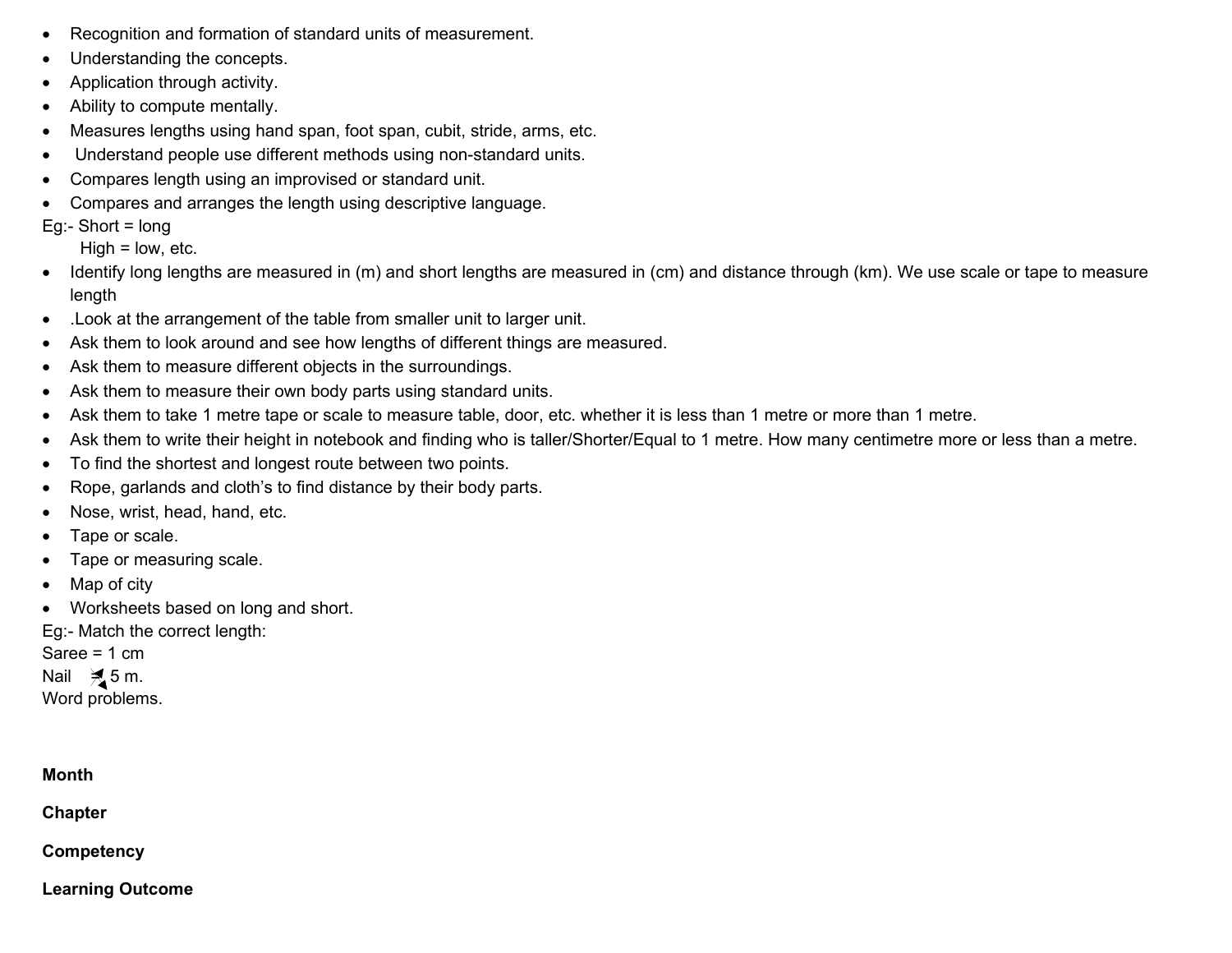#### **Suggested Activities**

## **TLM**

## **Assignments**

## **August**

**6.Fun with give and take**

 **(Concepts of L-3 Give and Take can be included here)**

## Concepts.

- Recognition and formation of numbers of 3 digit numeral.
- Addition and subtraction of 3 digit numeral with regrouping.
- Word problems in addition and subtraction.
- Calculate mentally.
- Solve and check the addition and subtraction sums.
- Make your own questions for addition and subtraction sums.
- Complete the sequence in order using addition and subtraction. (patterns)
- Magic square.
- Read and write 3-digit numbers and state their sequence.
- Express 3-digit numbers in terms of hundreds, tens and ones.
- Read and write number names up to 1000.
- Compare two 3-digit numbers and say which is greater.
- Solving daily life problems involving addition and subtraction.
- Learns the properties of carrying and borrowing.(Reprouping)
- Using hundreds, tens and ones making groups of 10 ones  $= 1$  ten
	- 10 tens  $=$  1 hundred
	-
	- 10 hundreds = 1thousand
- Ask them to add or subtract using blocks or strips.
- Deliver letters.(pg 84).
- Create situation and ask them to find solution using addition and subtraction.
- Puzzles and riddles.
- Eg. 94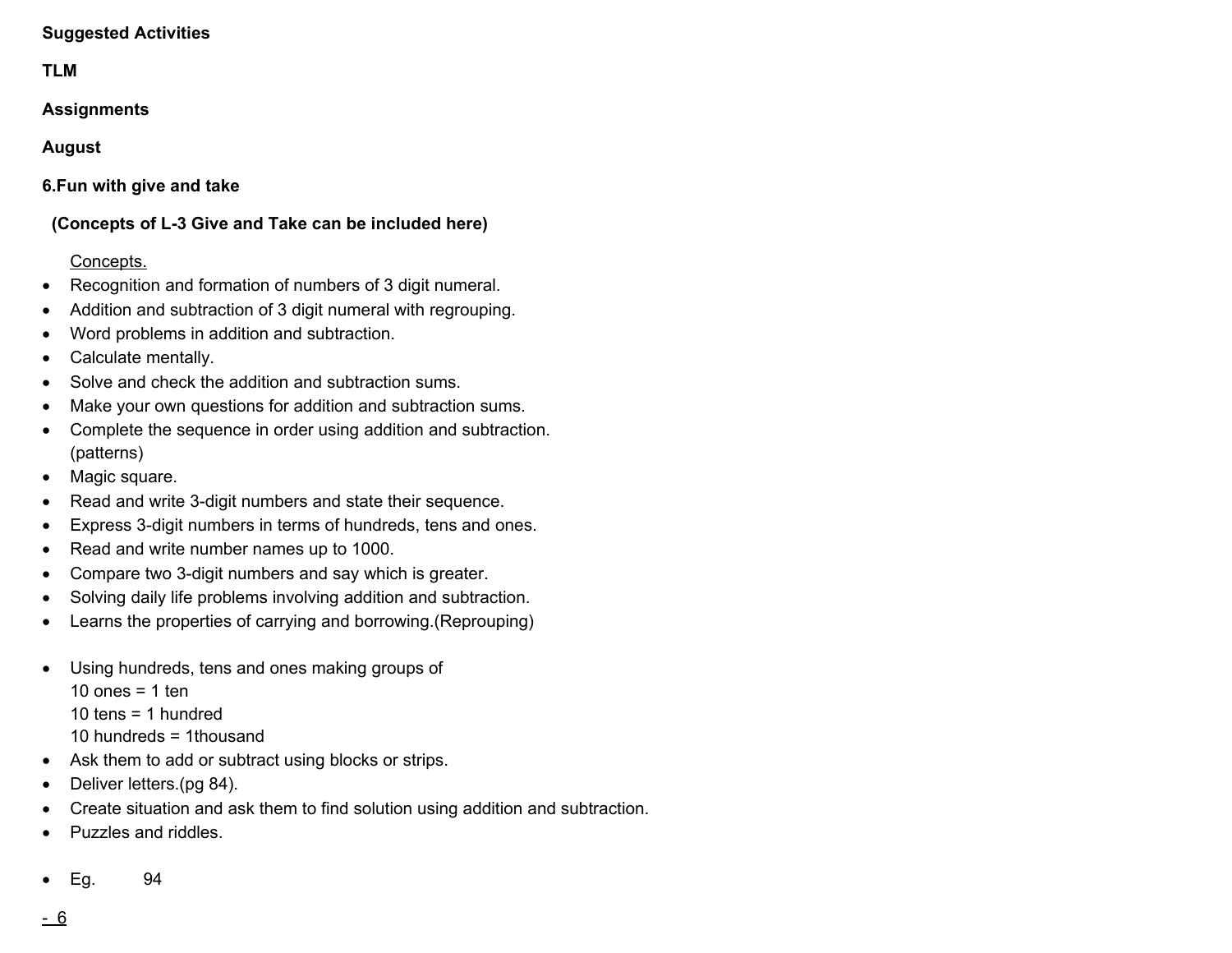88

Once no.4 – cut it,write it up.

Take 1 from the

previous no.

Tens no.9—so it will become 8

(previous no. of 9

is 8)

And now they can do simply deduction.

• Cards / strips and blocks.

- Story books regarding selling and buying
- Following link may be used by teacher for value addition
- •<https://youtu.be/zE6UVgvngu8things>.
- https://youtu.be/qe-icWNqJWQ
- Worksheets based on addition and subtraction.



Eg:- Easy counting 45+30=75+5 =80  $80 - 30 = 50 - 5$  $=45$ 

**Month**

**Chapter**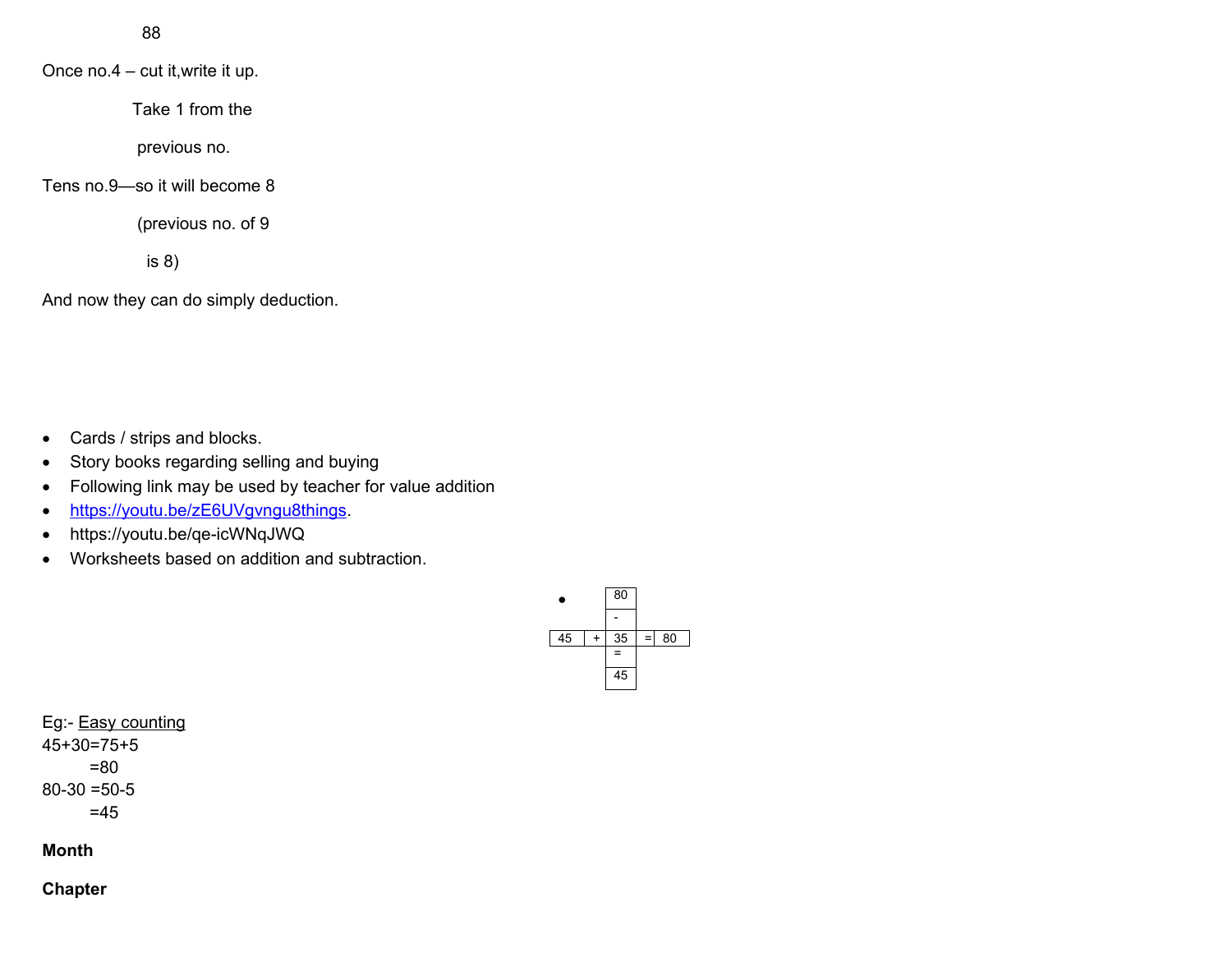**Competency**

**Learning Outcome**

**Suggested Activities**

**TLM**

**Assignments**

**September**

**7.Time goes on**

- Mental ability.
- Make a table which takes minutes, hours, days and months to complete that work.
- Read the clock

Quarter past, half past, quarter to an hour, o' clock etc.

- Birth certificate.
- Read the calendar, days of the week, months years, leap year etc..
- Festivals celebrated in the months.
- Calendar magic.
- Time line.
- Read the time on a clock.
- Write the names of the days of the week and months of the year in sequence.
- State the number of days in each month.
- Define leap year and no. of days in a year.
- Make their own time line.
- Ask them to make Dummy clocks.
- Different activities in 1 minute.(jumping, running, clapping etc).
- Tonque twisters.
- Make a calendar.
- Make a clock.
- Arranging a field trip inside school. Ask them to make a schedule of the activities.
- Eg:- Time: Activity
- 9:00 Arrive at the park
- 9:15 Walk in corridor
- 10:00 visit the traffic park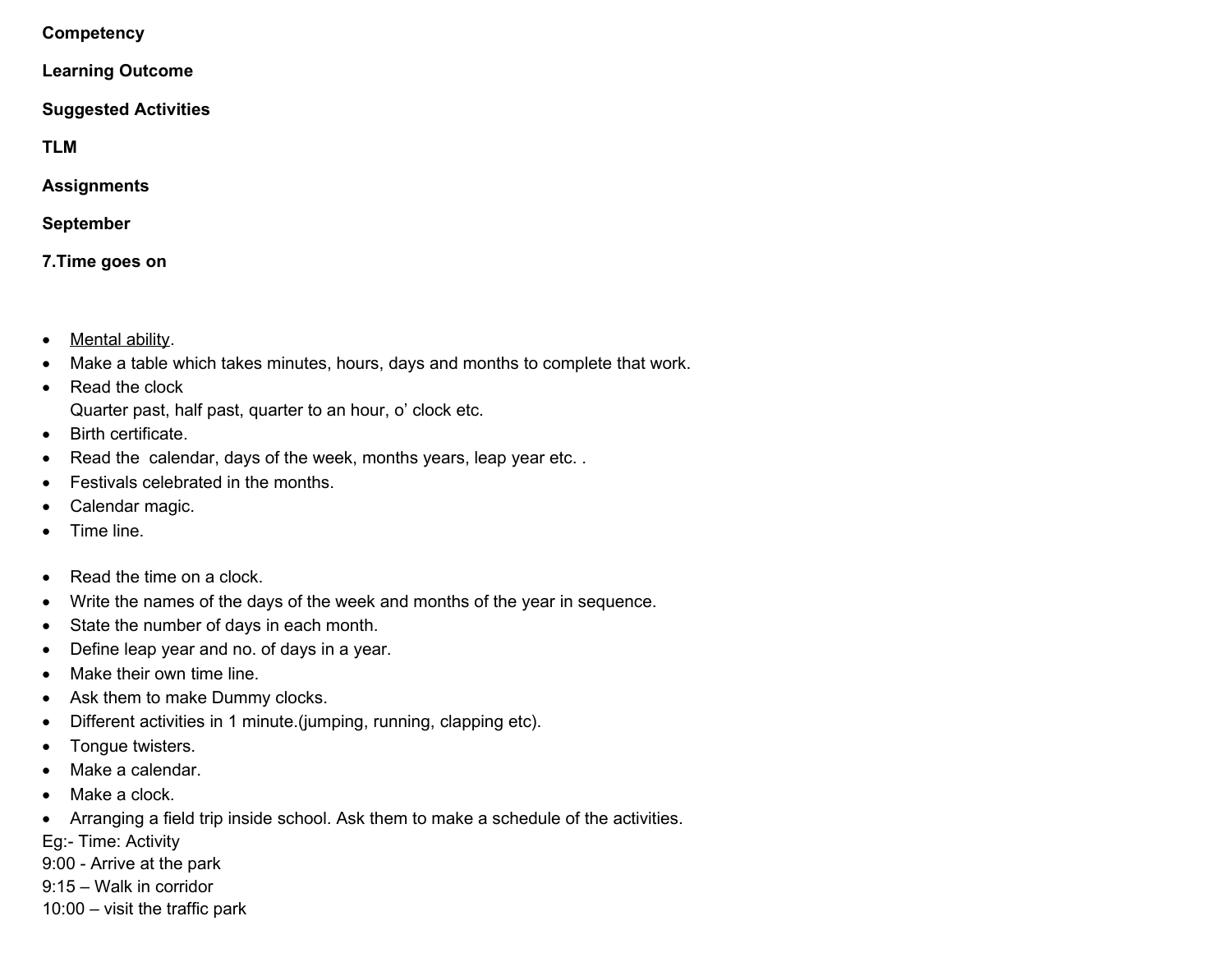Which activity lasted the longest? \_\_\_\_\_\_\_\_\_\_

Which activity lasted the shortest?

- Ask them to locate and circle the days and dates of festivals.
- Charts, colours, ice-cream sticks or pins.
- Things needed for the trip.
- Calender, September month.
- Dummy clock.
- $\bullet$  PPT.
- Worksheets based on the chapter time goes on.

Eg:- Write the time taken in doing the following activities in days, hours and minutes. Listing days, dates, months of various festivals.

**Month Chapter Competency Learning Outcome Suggested Activities TLM**

**Assignments**

**October**

**8.Who is heavier?**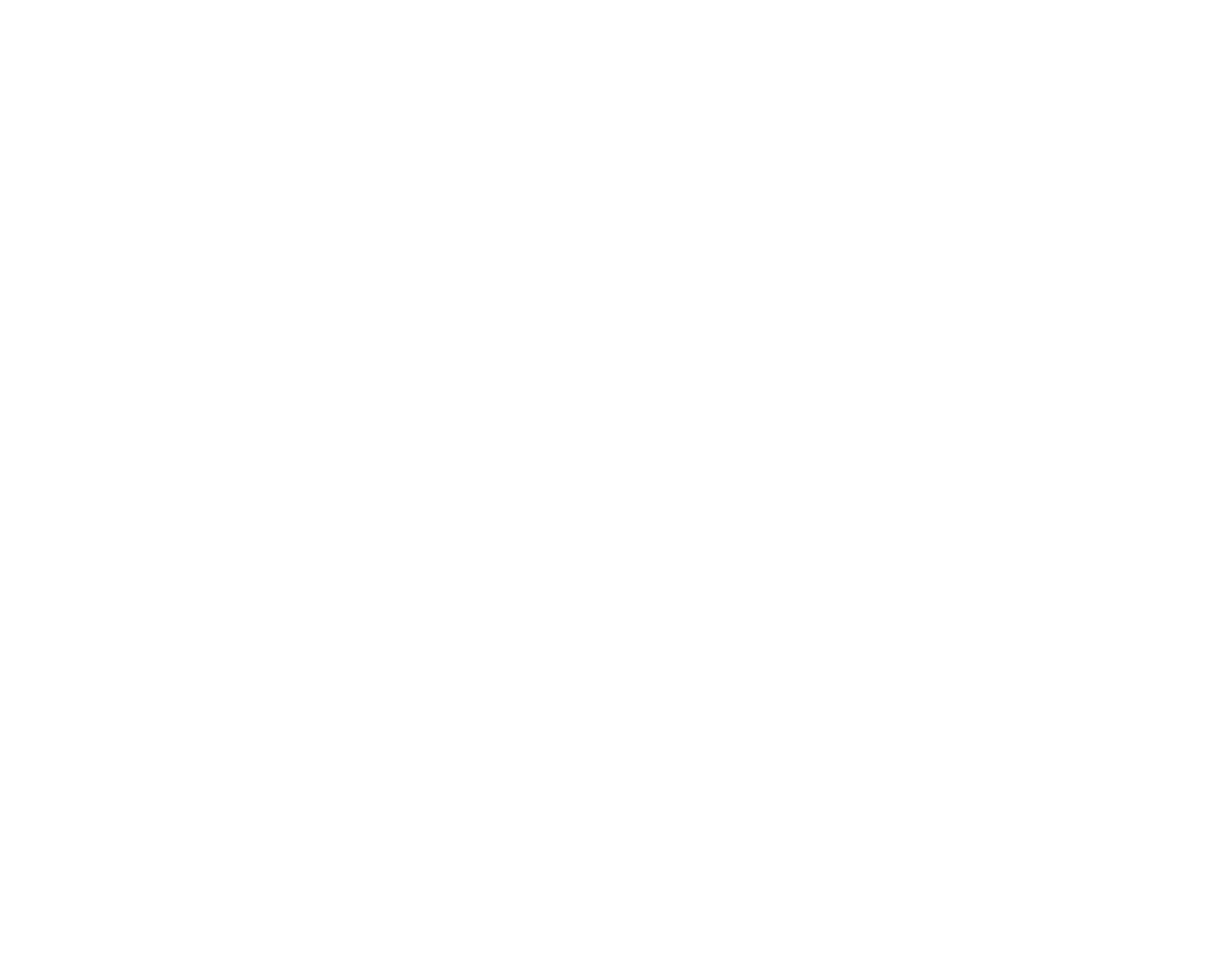#### Concepts.

- Differeniate heavier and lighter objects by holding them in their hands.
- Draw table to measure weight.
- Convert from g to kg and vice versa.
- How many grams needed to make it to1 kg.
- Guess the weight of different things and by seeing the label or measuring with balance finding the actual weight.
- Make a table of less than 1 kg and more than 1 kg.
- Visualize different weighing machines.
- Guess the weight by holding the things with their hands.
- Define weight is the measure of the heaviness of an object.
- Explain the metric measure that are used to weigh objects are kilogram (kg) and gram(g).
- Identifies and feels lighter objects are measured in grams and heavier objects are measured in kilograms.
- Express weight is measured using a weighing balance.
- Compare weights of different things as per their weight.
- Justify the correct weighing machine to measure things.
- Compare the weights of different things by holding them in their hands.
- Name five things that we buy in grams and kilograms.
- Students arrange the weighing balance and put 500g of weight on one pan and the bag with pebbles in the other pan. Ensure that the weighing balance is balanced. Explains that to balance the weighing balance, the weight in both pans must be equal.
- Find out your own weight using weighing machine.
- Paste the pictures of different types of balance.
- Chart of heavy or light things. How weighing machines important in our daily life.
- Students list of their height and weight will be displayed in the class using chart.
- Pebbles, rajma, tamarind seeds, rice, tomatoes, etc.
- $\bullet$  PPT.
- Worksheets based on who is heavier?

Eg:- Match the things with their correct weight

1 kg – Geometry

Box

250g – Rice.

#### **Month**

**Chapter**

**Competency**

**Learning Outcome**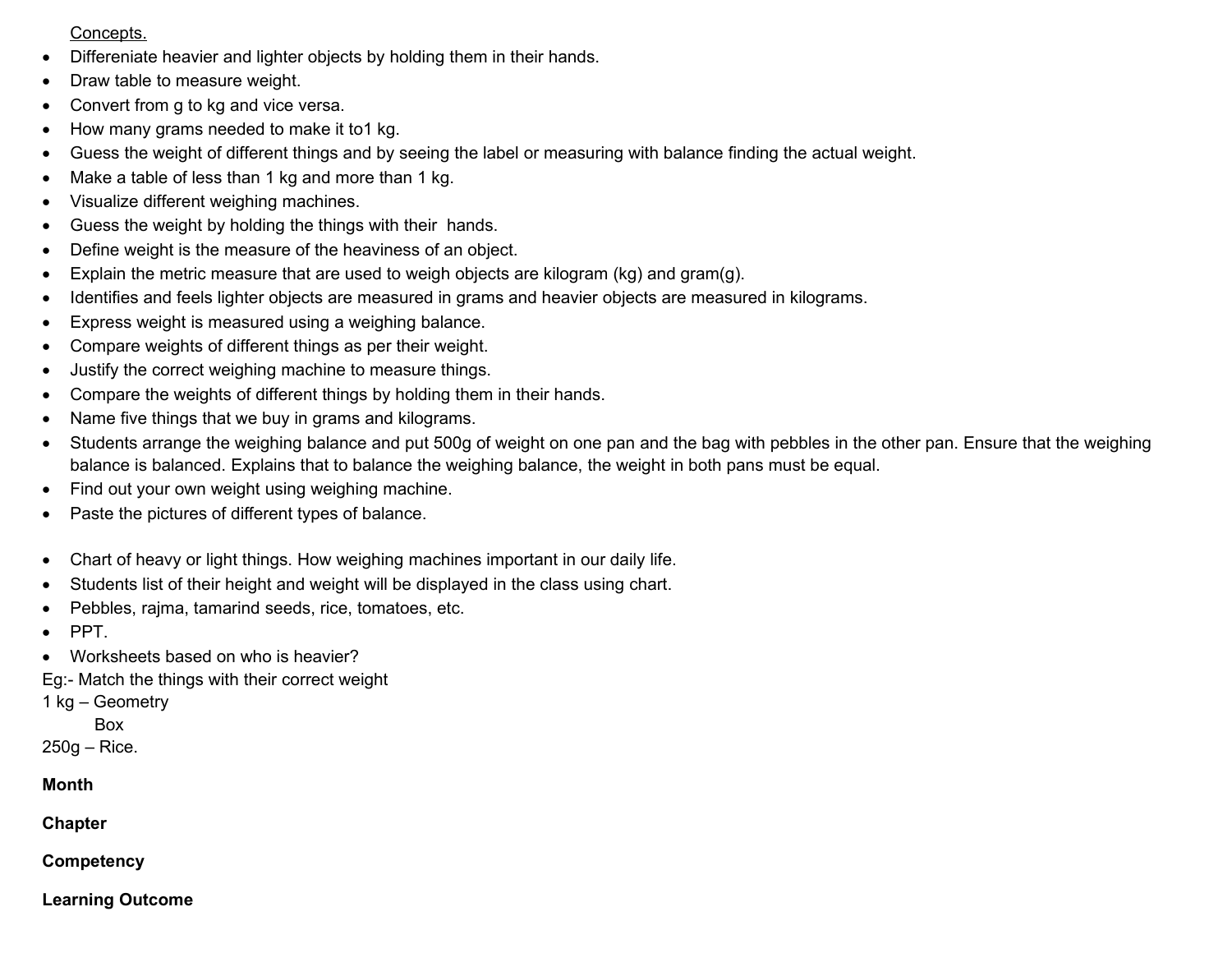#### **Suggested Activities**

#### **TLM**

**Assignments**

#### **November**

**9. How many times?**

#### Concepts.

- Recognizing repeated addition is multiplication.
- Find group, set size and product.
- How many times we added the same number?
- Rewrite using + signs.
- Complete the multiplication tree.
- Patterns in multiplication.
- Multiply by splitting method.
- Word problems.
- Multiply by column method of 2-digit number by 1- digit number with or without regrouping.
- Recite multiplication tables from  $1 10$ .
- Explain group, set size and product.
- Multiply on the number line.
- Solve simple word problems.
- Multiply 2-digit number by 1 digit number or 2- digit number by splitting method.
- Observe patterns in multiplication tables and deepens the understanding of the number system.
- Understand the concept of multiplying with zero.
- Multiplying 2-digit numbers by 1- digit number with or without regrouping using column method.
- Making groups and set size using marbles.
- Ask the children to stand in groups of 4 etc.
- Making groups and set size then finding the product using bindis.
- Make a grid and find the product.
- Marbles
- Bindis
- Chart paper

## 23x12=276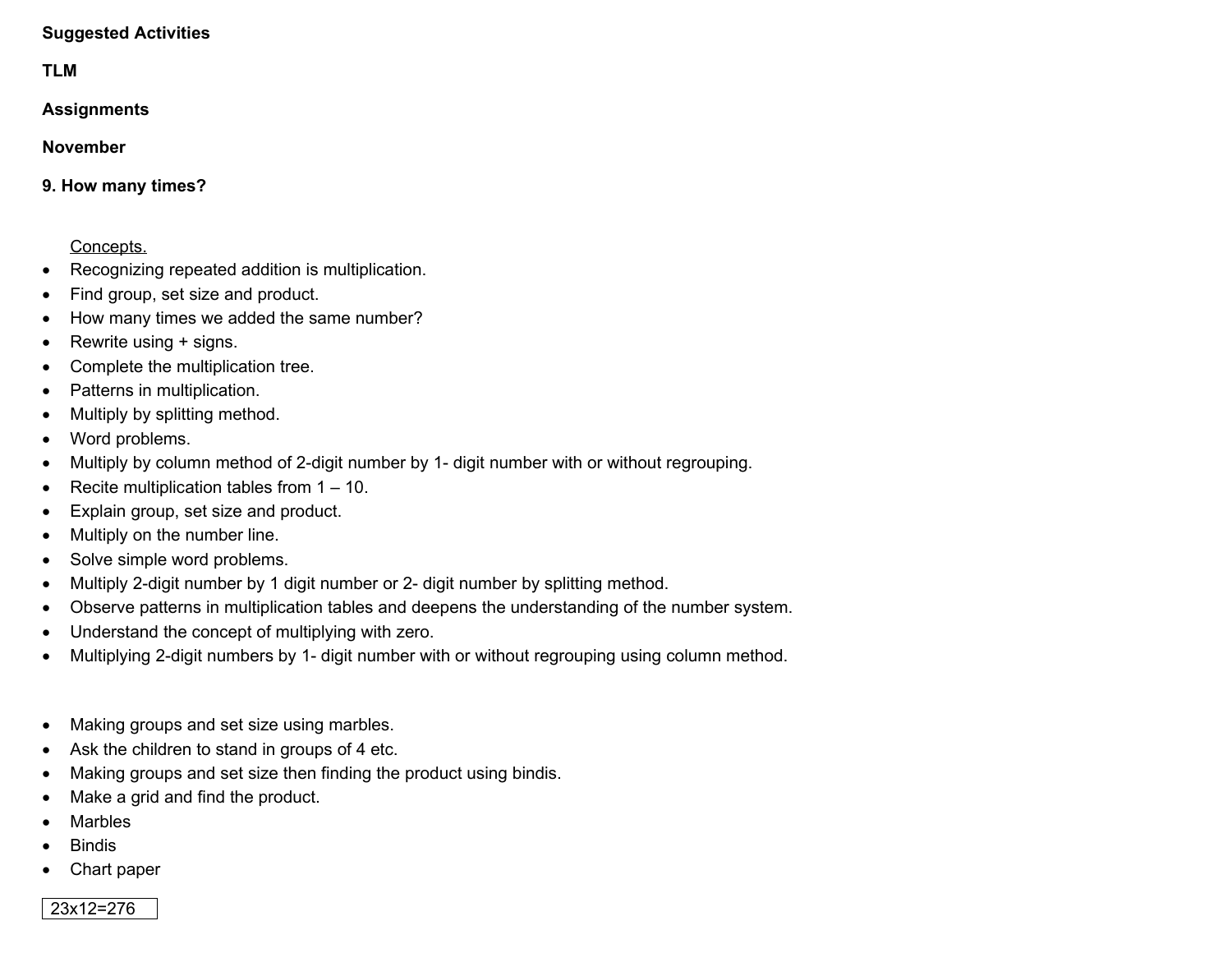|                | 20                                  |        |
|----------------|-------------------------------------|--------|
| 10             | 20x10                               | 10x3   |
|                | $= 200$                             | $=30$  |
| $\overline{2}$ |                                     | $3x2=$ |
|                | $20x2=$<br>40                       |        |
|                |                                     |        |
|                |                                     |        |
|                |                                     |        |
|                |                                     |        |
|                |                                     |        |
|                |                                     |        |
|                |                                     |        |
|                | $\frac{1}{200}$<br>+30<br>+40<br>+6 |        |
|                |                                     |        |
|                | 276                                 |        |
|                |                                     |        |

Worksheet based on multiplication.

Eg:- How many times?, rewrite using + signs, complete the multiplication tree, Multiply each number in the inner circle by the number in the centre and write in the outer circle, word problems.

**Month**

**Chapter**

**Competency**

**Learning Outcome**

**Suggested Activities**

**TLM**

**Assignments**

**December**

**11.Jugs and mugs**

Concepts.

- Recognition of non standard units to measure capacity using cups, jugs, mugs, juice bottles etc.
- Application through activity given in the textbook.
- Draw table to measure the standard units of capacity.
- Conversion from litre to millilitres and vice versa.
- Make it to 1 l.
- Using measuring jugs and mugs measure the level of liquid.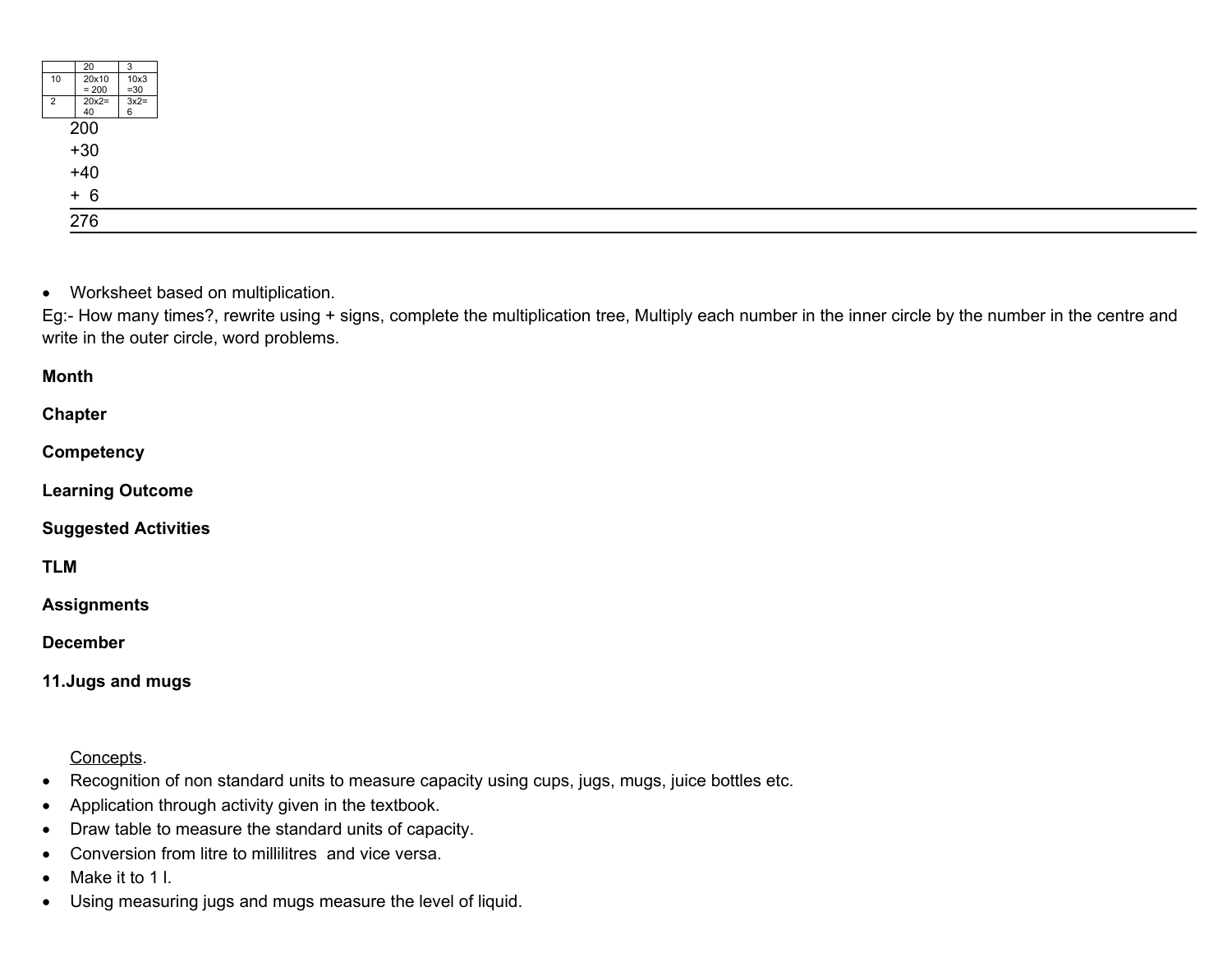- Recognizing capacity is the measure of the amount of liquid a container can hold.
- Measures and expresses the capacity of a container using improvised units such as jugs and mugs.
- Convert from larger unit to smaller unit and vice versa.
- Analyze how many ml needed to make it to 1 l.
- Understand the standard unit to measure capacity is litre (l).
- Smaller quantities are measured in millilitres (ml) and larger quantities are measured in litres (I).
- Ask them to observe in day to day life how milk, water, petrol, oil, etc. are measured. Let them bring milk packet / oil packet to class and ask them to find out how petrol is filled in their parent vehicle.
- Taking different utensils and ask them to find which can hold more than 1 litre, less than 1 litre.
- Take 3 buckets of different size and ask them to find how many 1 litre jug it can hold.
- Talk about different animals, showing the pictures to students their size(big/small).
- Showing them a glass of water and ask the students which animal can drink completely. make a chart in a tabular form like no. of glasses, name of animal.
- Find out how many glasses of water you drink everyday.
- Milk packet, oil packet, etc.
- Utensils.
- 1 litre jug.
- Jugs and mugs(math lab)
- Worksheets based on the chapter jugs and mugs. Decide which unit to use.

#### **3.**

- $\bullet$
- $\bullet$
- $\bullet$
- 
- $\bullet$

# **Object**

**l/ml**

#### **4.**

- $\bullet$
- $\bullet$
- 
- $\bullet$

#### $\bullet$ Bucket of water

- 
- l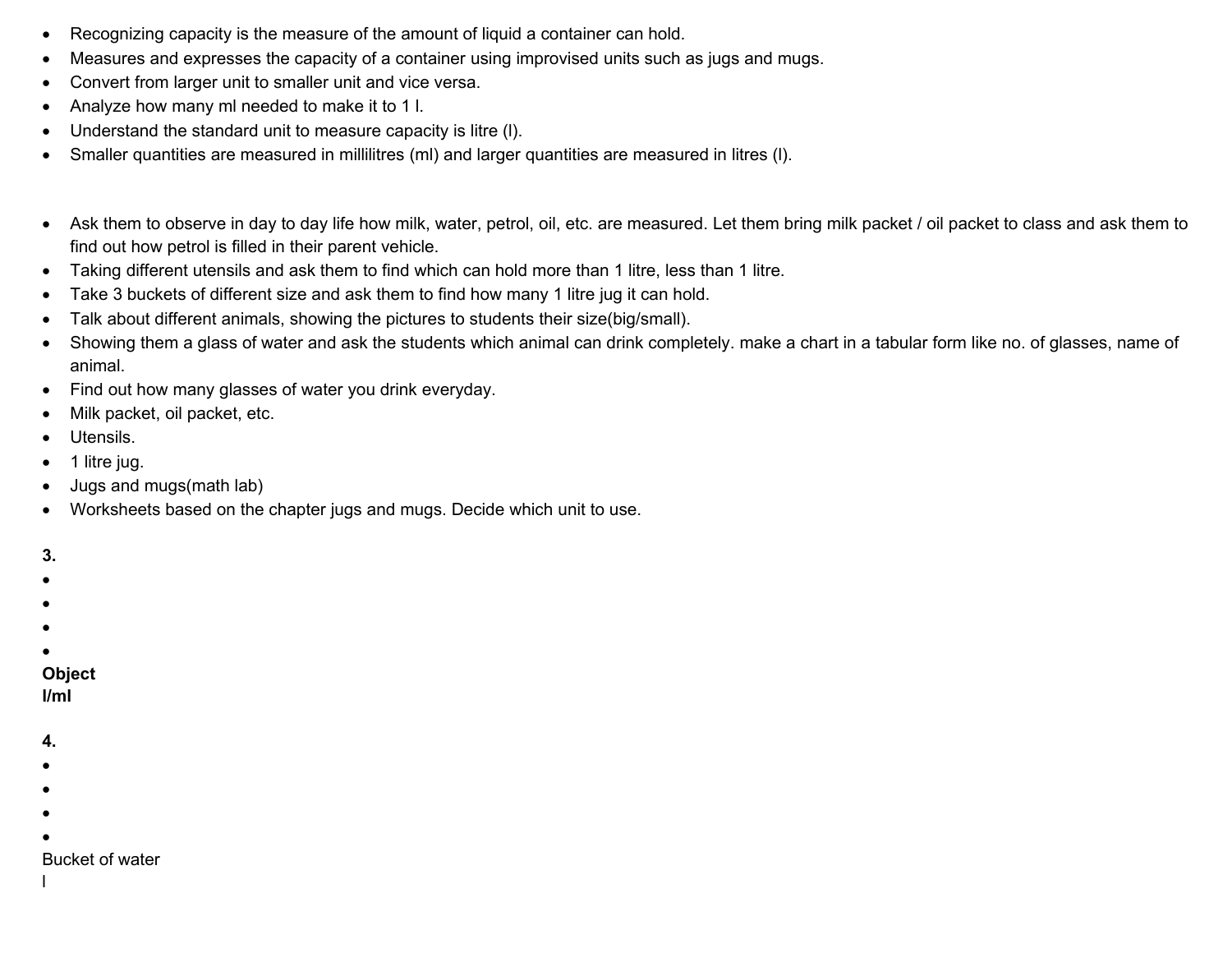- **5.**
- 
- $\bullet$
- 
- $\bullet$
- $\bullet$
- 
- $\bullet$ Bottle of eye drop

ml

## **6.**

- $\bullet$
- $\bullet$
- 
- $\bullet$
- $\bullet$

## Spoon of water

ml

## **7.**

- $\bullet$
- $\bullet$
- $\bullet$
- $\bullet$

## Jug of juice

l

# **Month**

**Chapter**

## **Competency**

**Learning Outcome**

## **Suggested Activities**

**TLM**

## **Assignments**

**January/ February**

## **12.Can we share**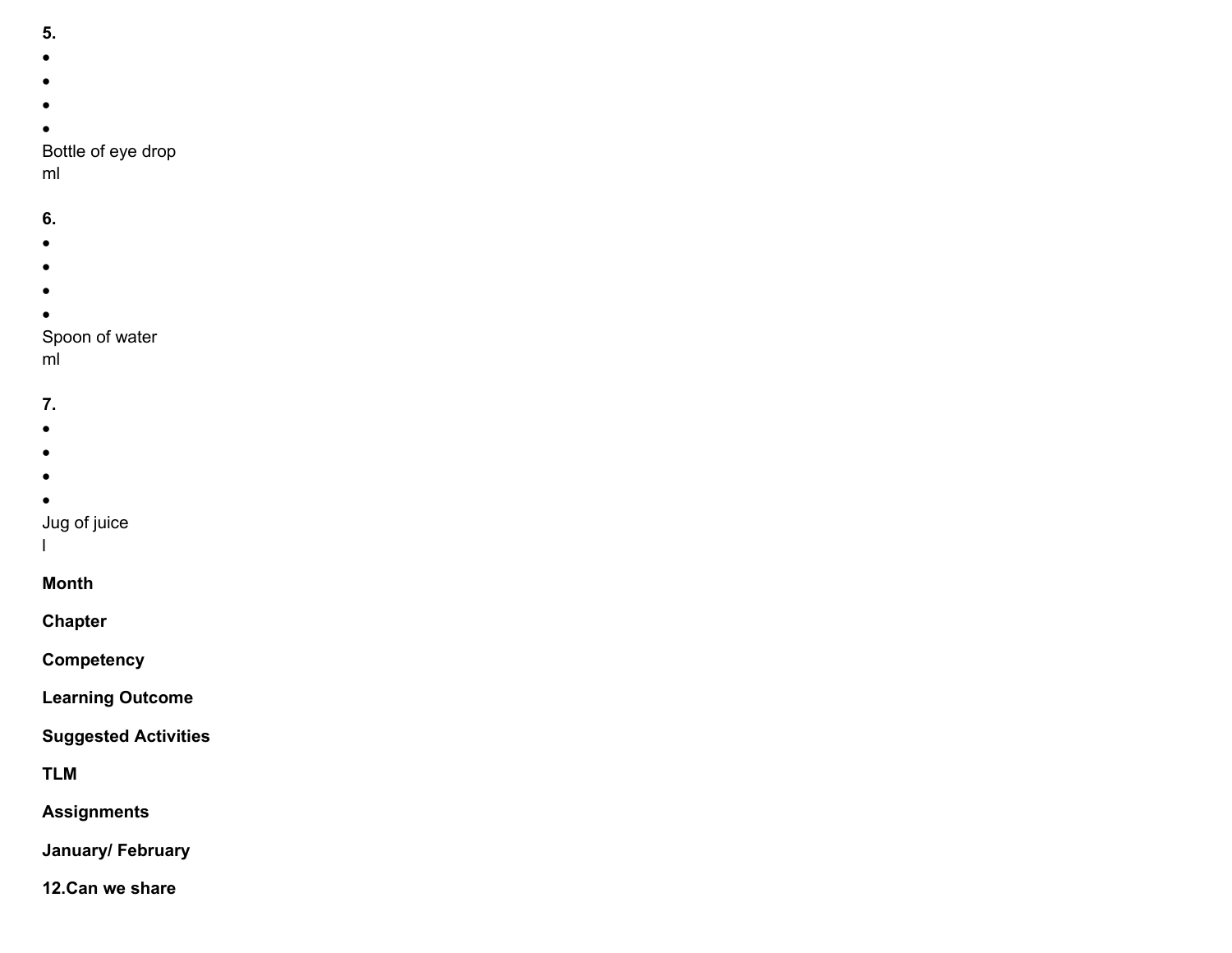#### Concepts.

- Recognizing that division is repeated subtraction and equal distribution.
- Finding groups and set size from the total things or pictures.
- Finding the dividend, divisor and quotient from the textbook exercise.
- Making the division and multiplication facts.
- Divide by long division of 2-digit number with 1- digit number.
- Understand to divide a group into equal parts.
- Divide using multiplication facts.
- Express multiplication and division facts.
- Solve word problems.
- Use correct methods to solve the problems.
- Define dividend, divisor, quotient and remainder.
- Identifies division is the inverse of multiplication.
- Solves problems in day to day life situations using multiplication and division.
- Divide 2- digit number by long division.
- Making group and set size by playing a game with children.
- Divide the marbles, buttons, pencils, chalk pieces equally.
- Ask them to divide the money using the notes and coins.
- Dividing the block equally in all the place values.
- Marbles, buttons, pencils, etc.
- Duplicate notes and coins.
- Using strips or blocks and place value chart.
- Base ten set.(math lab)



Worksheets based on division.

Eg:- no. of marbles  $= 56$ Distributed to 8 56÷8=7 each

## **March**

Revision

## **Note :**

 **L-3 Give and Take can be included with L-6**